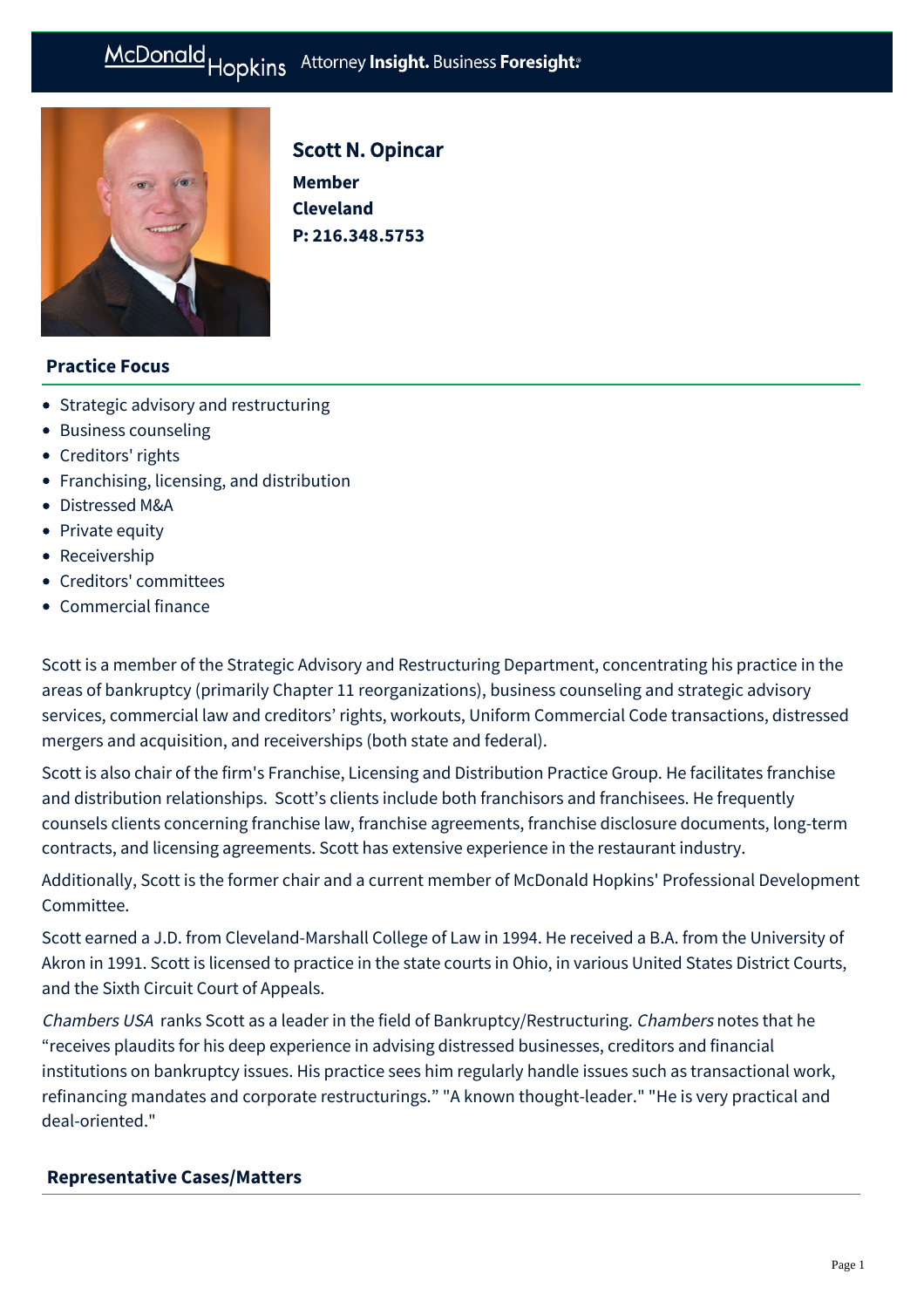#### Reported Cases:

- In re Pittsburgh-Canfield Corporation, 305 B.R. 688 (Bankr. N.D. Ohio 2003); affirmed by Yenkin-Majestic Paint Corporation v. Wheeling Pittsburgh Steel Corporation, 309 B.R. 277 (B.A.P. 6th Cir. 2004)
- Interstate Gas Supply, Inc. v. Wheeling Pittsburgh Steel Corporation, 283 B.R. 231 (Bankr. N.D. Ohio 2002)

#### Experience:

## Representation of Companies, Secured Lenders, Trustees, and Creditors' Committees in Chapter 11 Bankruptcy Cases in the following industries:

#### Metals/Steel:

- Wheeling-Pittsburgh Steel Corporation, manufacturer of flat rolled, semi-finished, and hot-rolled steel products for a variety of industries (Debtors' Counsel)
- Republic Engineered Products, leading manufacturer of specialty bar quality steel bars and other engineered products (Debtors' counsel)
- Barzel Industries, manufacturer of steel products with 15 facilities in the U.S. and Canada (Counsel to the Creditors' Committee)
- Empire Die Casting, provider of aluminum die castings and machining (Counsel to DIP Lender)
- Auburn Metals Processing, a scrap and metals separation provider (Counsel to Secured Lender)

#### Auto

- Devlieg Bullard II, aftermarket supplier and distributor of auto parts (Debtor's Counsel)
- B&C Corporation, tier I and II automotive parts supplier, castings and forgings (Counsel to Creditors' Committee)
- Amcast Industrial, leading cast aluminum wheel manufacturer to the auto industry (Counsel to the Creditors' Committee)
- Federal Forge, Tier II automotive supplier, castings and forgings (Counsel to the Creditors' Committee)
- FormTech Industries, Tier I and II automotive supplier, casting and forgings (Counsel to the Creditors' Committee)
- ProCare Automotive Solutions, 82 service and repair locations (Counsel for the Creditors' Committee)
- Jernberg Industries, leading manufacturer of highly engineered parts for various power-train and wheelend applications (Counsel for the Creditor's Committee)
- Excello Engineered Systems, Tier I supplier of die cut, molded, and laminated watershields for the automotive industry (Counsel for the Creditors' Committee)
- Johnson Rubber Company, Tier I and II automotive parts supplier (Counsel to Equipment Lessor)

## Franchise

- Generation Next Franchise Brands, franchisor of automated food vending machines (Debtor's Counsel)
- Quaker Steak and Lube, owner, operator, and franchisor of over 65 casual dining restaurants (Debtors' Counsel) operating in 20 states and in Canada
- Duke and King Acquisition, franchisee of 92 Burger King restaurants (Debtors' Counsel)
- Unique Ventures Group, franchisee of 28 Perkins restaurants (Counsel to Chapter 11 Trustee)
- AppleILLINOIS, franchisee of 33 Applebee's restaurants in Illinois (Counsel to the DIP Lender and Pre-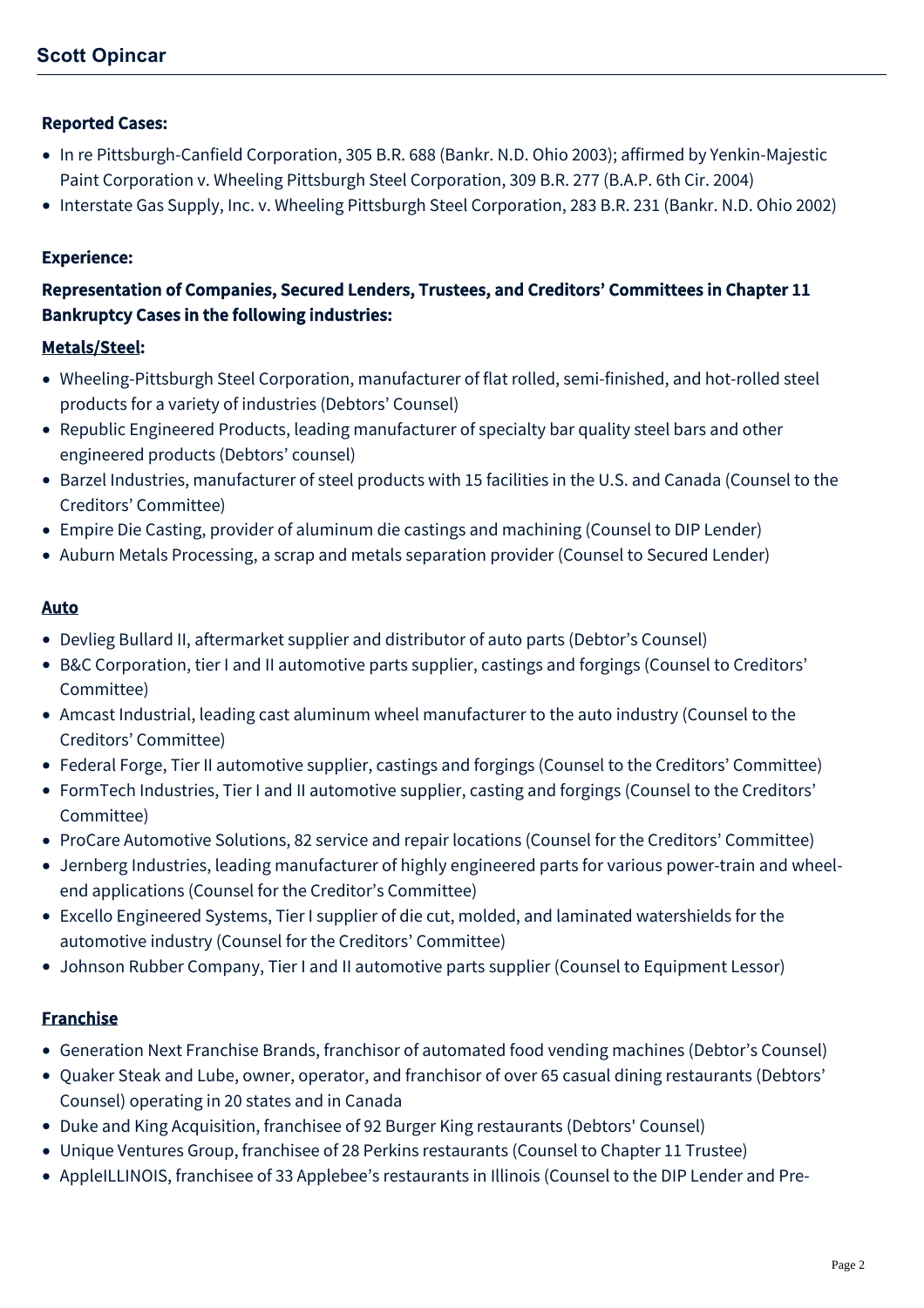Petition Secured Lender)

Counsel to various bidders/purchasers in sales of restaurant chains in bankruptcy cases throughout the country

## Healthcare

- Franciscan Communities St. Mary of the Woods, a continuing care retirement community (Counsel to the Creditors' Committee)
- Elements Behavioral Health, leading operator of addiction and pain treatment facilities (Counsel for Purchaser and DIP Lender)
- Royal Manor Management, an operator or assisted living and skilled nursing facilities (Counsel for Secured Lender)

## Other Industries:

- SG Blocks, publicly traded builder of modified shipping containers (Counsel to DIP Lender and Plan Sponsor)
- FirstEnergy Solutions Corp, operator of multiple fossil and nuclear power generating facilities (Counsel to Ad Hoc Group of Pass Through Certificates)
- Greystone Holdings, petroleum and trucking company (Debtors' Counsel)
- AFA Foods, ground beef processor with over \$1 billion in annual revenue (Counsel to the Creditors' Committee)
- Suarez Corporation, a manufacturer and distributor of various consumer products (Counsel to the Creditors' Committee)
- Waco Scaffolding and Equipment, supplier of scaffolding and equipment (Counsel to the Creditors' Committee)
- U.S. Concrete, a concrete supplier to the construction industry (Counsel to the Creditors' Committee)
- Medina Glass Block, leading supplier of glass block products (Counsel to the Creditors' Committee)
- Whitlatch & Co., a homebuilder (Counsel to the Creditors' Committee)
- Ideal Electric Company, a supplier of electric motor and generator technology products (Counsel to the Creditors' Committee)
- Central Brass Manufacturing Company, a producer of solid brass faucets and fixture fittings (Counsel to the Creditors' Committee)
- GENVAC Aerospace, designer and supplier of high-performance thin film coatings (Counsel to the Creditors' Committee)
- Western Reserve, owner of multiple commercial real properties (Counsel for Secured Lender)
- Crown Metal Finishing, provider of coatings and metal finishes (Counsel to Chapter 11 Examiner)

## Representation of Receivers, Secured Lenders, and other parties in state and federal court receiverships:

- Sakthi Automotive Group, a leading Tier I auto supplier (Counsel to Secured Lender in a federal court receivership)
- Dream Centers Education Holdings, for-profit colleges and universities (Counsel to Purchaser of Certain Assets)
- Automatic Welding, a welding company (Counsel to the Receiver)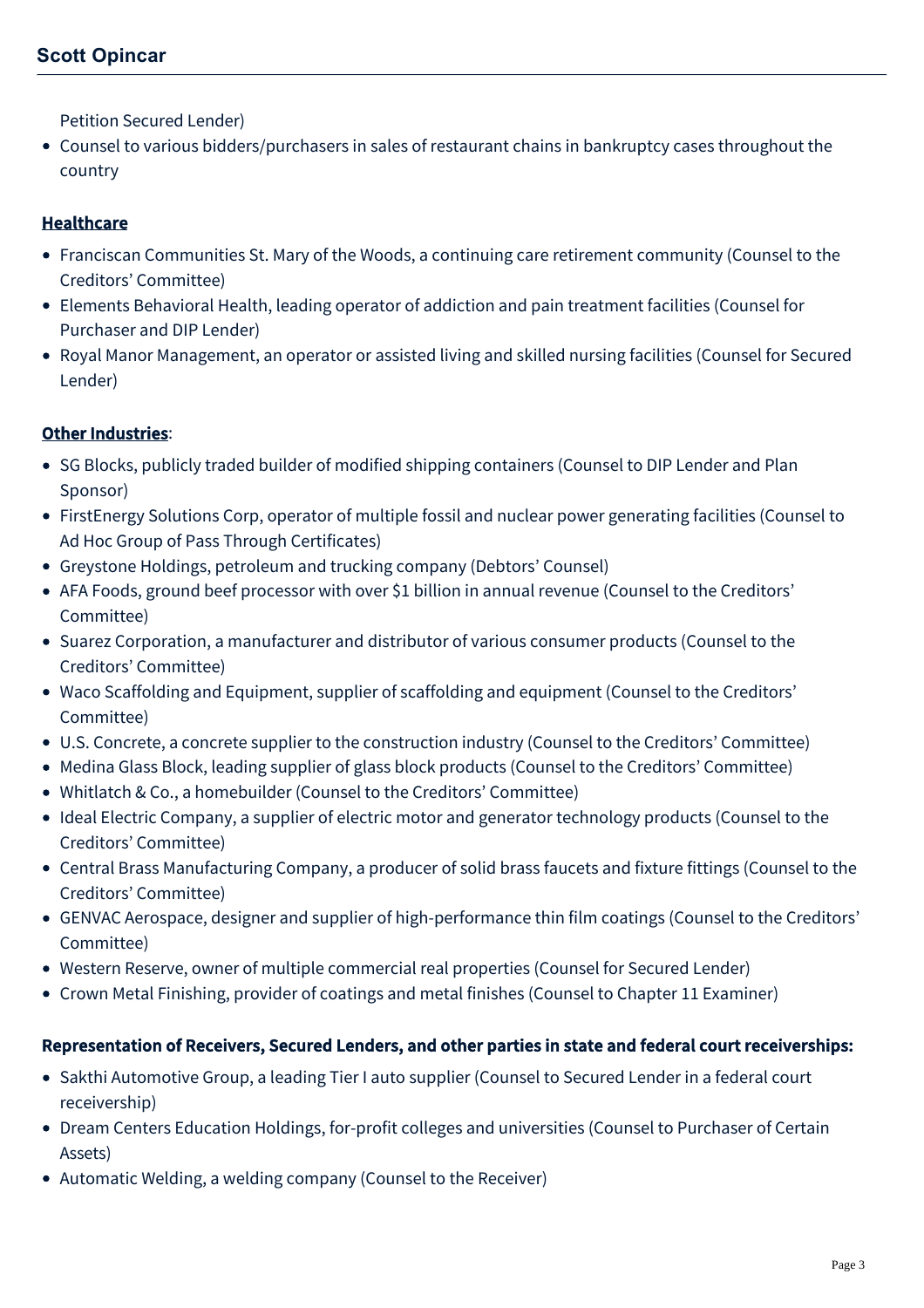- Cleveland Imported Groceries and Wines, food and wine distributor (Counsel to the Receiver)
- Ohio Energy Specialties, an electricity broker (Counsel to the Receiver)
- T&J Acceptance Corp., a J.D. Byrider franchisee (Counsel to the Receiver)
- Columbia Prospect, an owner of real property formerly operated by a university (Counsel to the Receiver)
- Arrow Machine Products Company, a manufacturer of screws and bolts (Counsel to the Receiver)
- Computer Systems Company, a software company (Counsel to the Receiver)
- Whistlestop Restaurant (Counsel to the Receiver)
- Melvin Waxman, case involved receivership property located in China and Hong Kong (Counsel to the Receiver)
- Taylor Chair Company, an office furniture manufacturer (Counsel to the Purchaser)
- Aurora Golf and Country Club, sale of golf course (Counsel to the Receiver)
- Ravenna Aluminum, a manufacturer of aluminum products used in the auto industry (Counsel to the Company)
- Comm Steel, a steel fabrication company (Counsel to the Secured Lender)
- General Bag Corporation, manufacturer of bags used by the U.S. Postal Service (Counsel to the Secured Lender)
- Lakeside Marine, boat broker and owner of marina (Counsel to the Secured Lender)
- Lakeside Scrap Metals, scrap company (Counsel to the Secured Lender)
- Mueller Electric Company, a manufacturer of electric clips and components (Counsel to Secured Lender)

## Representation of institutional and direct lenders in workouts, secured party sales, and sales of debt:

Scott represents financial institutions, secured lenders and other creditors in a variety of in-court and out-ofcourt workouts. He has extensive experience in formulating and implementing financial restructurings in bankruptcy-related matters and non-bankruptcy-related matters. Scott's experience includes negotiating and documenting debtor-in-possession financing agreements, cash collateral agreements, structuring workout and forbearance agreements, prosecuting and defending state and federal court litigation actions, commencing receiverships, secured party sales, and taking other actions under the Uniform Commercial Code.

#### Recent Secured Party Sales:

- California based manufacturer of specialty consumer products with over \$260 million of secured debt
- California based farming equipment lender
- Leading manufacturer of tool bending equipment for steel tubing
- Furniture manufacturing company
- Manufacturer and lessor of key cutting machinery
- Electrical supply company
- Manufacturer and distributor of commercial tarps
- Leading manufacturer of tubular lighting poles
- Fulfillment and distribution company with multiple locations

#### Representation of franchisors, franchisees, and other parties in franchise law matters:

Scott counsels clients on franchise disclosure documents, franchise agreements, area development agreements, gift card programs, leases, financing transactions, licensing and trademark matters, royalty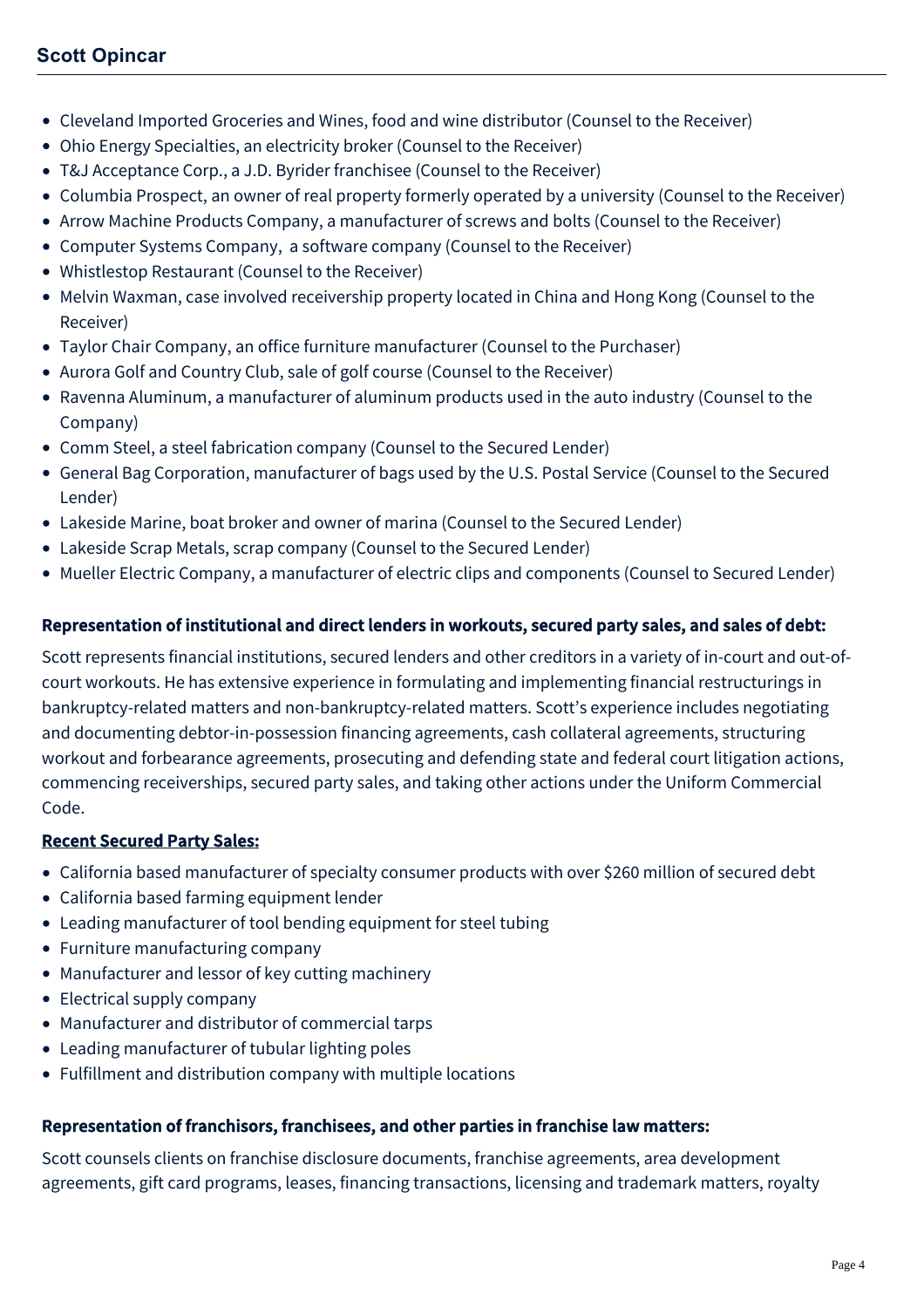payments, franchise disputes, and distribution matters. Scott has significant experience working with financially distressed franchisors and franchisees in workout and financial restructuring transactions. He has represented franchisors, franchisees, and buyers in numerous Chapter 11 bankruptcy cases throughout the country, with a particular focus on the restaurant industry. Scott also works with buyers and sellers of franchised businesses in traditional and financially distressed merger and acquisition transactions.

#### **Admissions - Court**

- Sixth Circuit Court of Appeals
- U.S. District Court for the Eastern District of Wisconsin
- U.S. District Court for the Northern District of Illinois
- U.S. District Courts for the Eastern and Western Districts of Michigan
- U.S. District Courts for the Northern and Southern Districts of Ohio
- US District Court for the Western District of Pennsylvania

#### **Admissions - State**

Ohio

#### **Education**

- Cleveland-Marshall College of Law
- University of Akron

#### **Honors and Awards**

- Named one of the *Best Lawyers* in America (2022)
- Selected for inclusion in *Ohio Super Lawyers* (2010, 2012-2022)
- Selected for inclusion in Ohio Rising Stars (2006)
- Named leader in Ohio Bankruptcy/Restructuring Chambers USA (2012-2021)

#### **Professional Membership**

- Cleveland Metropolitan Bar Association (2012 Chair of the Commercial and Bankruptcy Law Section, Chair of 2009 Chapter 11 Seminar)
- Turnaround Management Association, President of the Ohio Chapter (2015-2016), past Ohio Board Member and National Board Member
- Ohio State Bar Association (Council of Delegates 2000-2004 and 2004-2006)
- International Franchise Association

#### **Public Service and Volunteerism**

Holy Name High School, Chair of the Board of Advisors and Board of Advisors Member, Chair of Strategic Planning and Development Initiative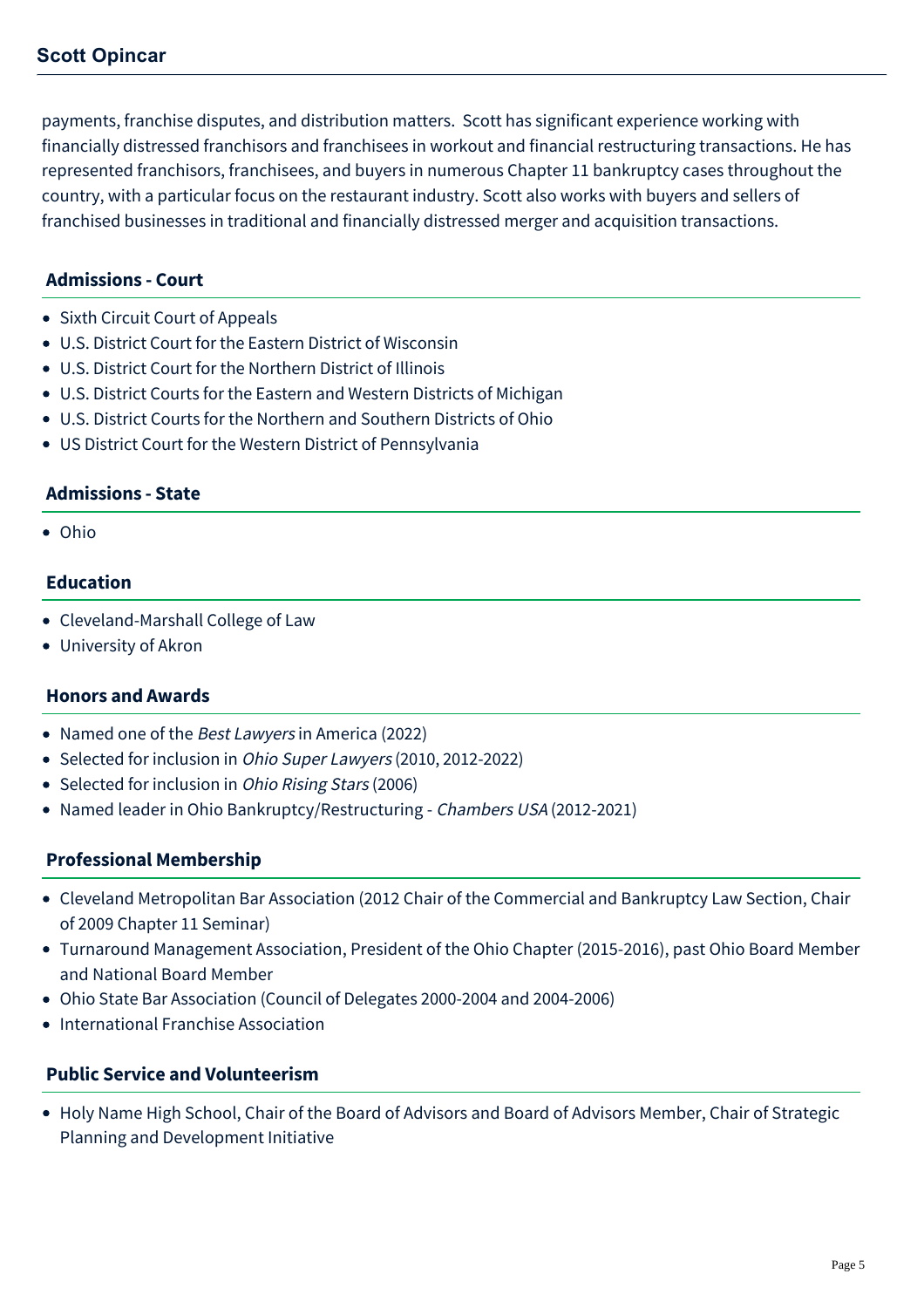#### **Alerts**

- [US Treasury posts additional guidance on Paycheck Protection Program](https://mcdonaldhopkins.com/Insights/April-2020/UPDATE-US-Treasury-posts-additional-guidance-on-Pa)
- [SBA issues final interim rule for Paycheck Protection Program](https://mcdonaldhopkins.com/Insights/April-2020/Paycheck-Protection-Program-Understanding-the-Inte)
- [CARES Act: An early analysis of the historic Coronavirus Aid, Relief and Economic Security Act](https://mcdonaldhopkins.com/Insights/March-2020/CARES-ACT-overview)
- [Restructuring Professionals Is it time to rewrite your retention agreements?](https://mcdonaldhopkins.com/Insights/July-2016/Restructuring-Professionals-Is-it-time-to-rewrite)
- [Ohio's receivership laws receive dramatic changes](https://mcdonaldhopkins.com/Insights/March-2015/Ohios-receivership-laws-receive-dramatic-changes)

#### **Blog Posts**

- [Supreme Court rules Taco Bell franchisee waited too long to compel arbitration of employee wage dispute](https://mcdonaldhopkins.com/Insights/May-2022/Taco-Bell-franchisee-employee-wage-dispute)
- [Senate declines to advance the Relief for Restaurants and Other Hard Hit Small Business Act of 2022](https://mcdonaldhopkins.com/Insights/May-2022/Relief-for-Restaurants-Act-update)
- [FTC considers new rule to address deceptive or unfair marketing using earnings claims](https://mcdonaldhopkins.com/Insights/April-2022/FTC-considers-new-rule-to-address-deceptive-or-unf)
- [Relief for Restaurants and Other Hard Hit Small Business Act of 2022 passes the House](https://mcdonaldhopkins.com/Insights/April-2022/Relief-for-Restaurants-and-Other-Hard-Hit-Small-Bu)
- [Timing and finality requirements for appealing federal court receivership orders](https://mcdonaldhopkins.com/Insights/April-2022/Timing-finality-federal-court-receivership)
- [Restaurant operator files class action lawsuit against Google for allegedly deceptive online food ordering](https://mcdonaldhopkins.com/Insights/April-2022/class-action-Google-online-food-ordering) practices
- [Ohio's Revised Limited Liability Act Considerations for secured lenders](https://mcdonaldhopkins.com/Insights/March-2022/Ohio-Revised-Limited-Liability-Act)
- [New Ohio law eases rules on homebrewers and revises other liquor laws](https://mcdonaldhopkins.com/Insights/March-2022/New-Ohio-homebrewers-liquor-law)
- [IFA releases 2022 Franchising Economic Outlook](https://mcdonaldhopkins.com/Insights/February-2022/IFA-releases-2022-Franchising-Economic-Outlook)
- [What you need to know about gift cards](https://mcdonaldhopkins.com/Insights/November-2021/What-you-need-to-know-about-gift-cards)
- [The PRO Act and its potential impact on the franchise industry](https://mcdonaldhopkins.com/Insights/August-2021/The-PRO-Act-and-its-potential-impact-on-the-franch)
- [Proposed legislation would provide an additional \\$60B to the Restaurant Revitalization Fund grant](https://mcdonaldhopkins.com/Insights/August-2021/Proposed-legislation-would-provide-an-additional-6) program
- [SBA closes Restaurant Revitalization Fund](https://mcdonaldhopkins.com/Insights/July-2021/SBA-closes-Restaurant-Revitalization-Fund)
- [Ohio launches \\$155 million in grants to Ohio businesses](https://mcdonaldhopkins.com/Insights/June-2021/Ohio-launches-155-million-in-grants-to-Ohio-busine)
- [Portal is open for \\$28.6B Restaurant Revitalization Fund Grants](https://mcdonaldhopkins.com/Insights/May-2021/Portal-is-open-for-28-6B-Restaurant-Revitalization)
- [SBA launches portal to begin accepting Shuttered Venue Operators Grant applications on April 8](https://mcdonaldhopkins.com/Insights/April-2021/SBA-launches-portal-to-begin-accepting-Shuttered-V)
- [Congress approves \\$28.6 billion Restaurant Revitalization Fund](https://mcdonaldhopkins.com/Insights/March-2021/Congress-approves-Restaurant-Revitalization-Fund)
- [Impact of SBA PPP loans on loan covenants](https://mcdonaldhopkins.com/Insights/February-2021/Impact-of-SBA-PPP-loans-on-loan-covenants)
- [The Biden Administration and its impact on franchising in 2021](https://mcdonaldhopkins.com/Insights/February-2021/The-Biden-Administration-and-its-impact-on-franchi)
- [Disclosing financial performance representations in franchise disclosure documents during the COVID-19](https://mcdonaldhopkins.com/Insights/December-2020/Disclosing-financial-performance-representations-i) pandemic
- [US Treasury issues guidance on the Paycheck Protection Program](https://mcdonaldhopkins.com/Insights/April-2020/US-Treasury-issues-guidance-on-the-Paycheck-Protec)
- [CARES Act: Summary of SBA provisions](https://mcdonaldhopkins.com/Insights/March-2020/CARES-Act-Summary-of-SBA-provisions)
- [Navigating through economic instability and COVID-19: SBA economic injury disaster loans](https://mcdonaldhopkins.com/Insights/March-2020/Navigating-through-economic-instability-and-COVID1)
- [The impact of the coronavirus on restaurants](https://mcdonaldhopkins.com/Insights/March-2020/The-Impact-of-the-Coronavirus-on-Restaurants)
- [Proposed revisions to tip credit regulations will impact employers](https://mcdonaldhopkins.com/Insights/December-2019/Proposed-revisions-to-tip-credit-regulations-will)
- [New Fair Warning Act of 2019 would impact more small businesses](https://mcdonaldhopkins.com/Insights/December-2019/New-Fair-Warning-Act-of-2019-would-impact-more-sma)
- [Restaurant Performance Index April](https://mcdonaldhopkins.com/Insights/May-2019/Restaurant-Performance-Index-April)
- [Domino's Pizza's website and app must be accessible to the blind](https://mcdonaldhopkins.com/Insights/January-2019/Dominos-Pizzas-website-and-app-must-be-accessible)
- [Is your trade dress and décor protected by trademark laws?](https://mcdonaldhopkins.com/Insights/December-2018/Is-your-trade-dress-and-decor-protected-by-trade-s)
- [Revenue from contracts with customers rule becomes effective for non-public and public franchisors](https://mcdonaldhopkins.com/Insights/November-2018/Revenue-from-contracts-with-customers-rule-becomes)
- [Understanding financial covenants in loan documents](https://mcdonaldhopkins.com/Insights/November-2018/Understanding-financial-covenants-in-loan-document)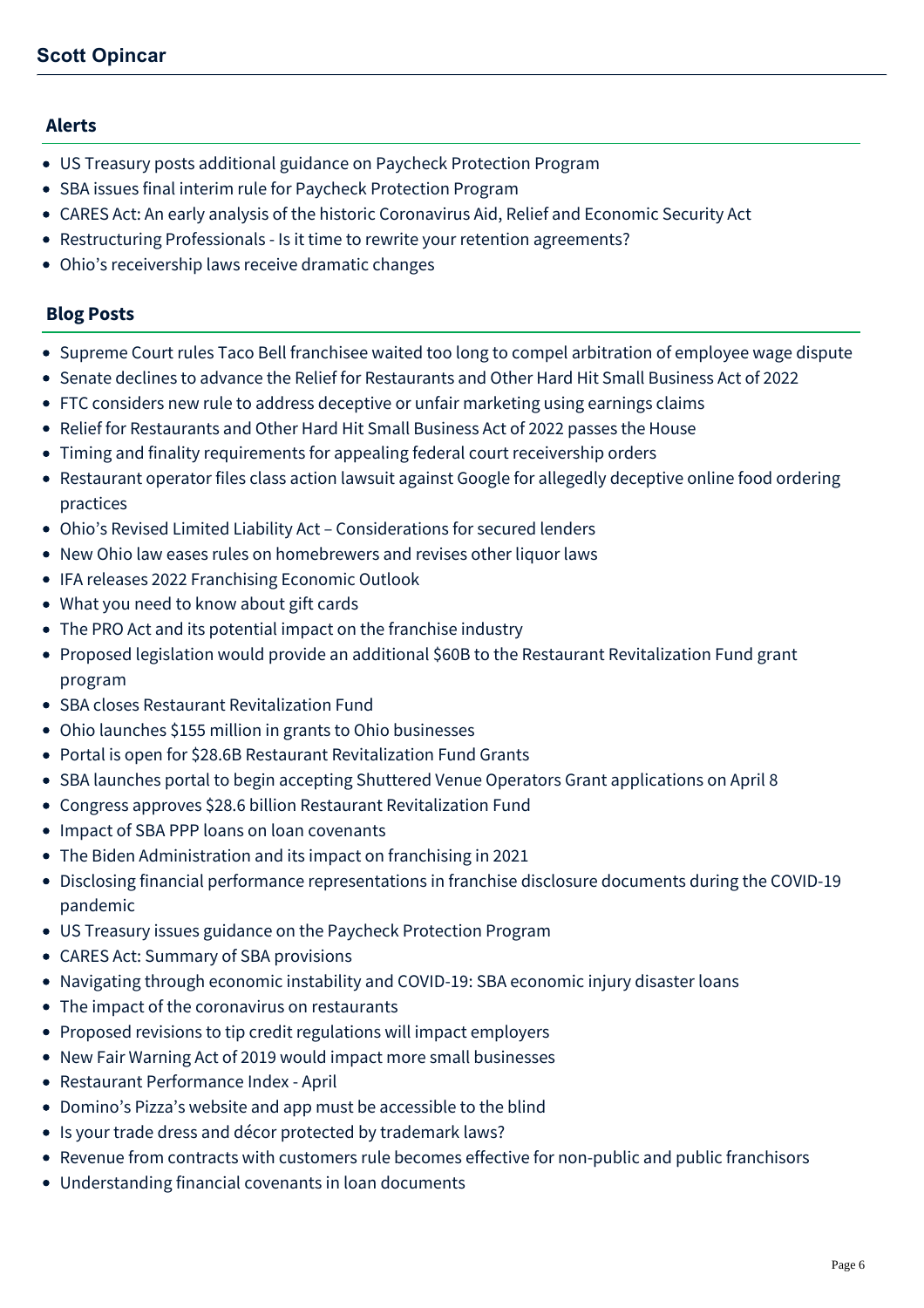- [Applebee's second largest franchisee wins crucial franchise termination dispute](https://mcdonaldhopkins.com/Insights/October-2018/Applebees-second-largest-franchisee-wins-crucial-f)
- [Beware of partial and elliptical disclosures to stockholders in M&A transactions](https://mcdonaldhopkins.com/Insights/September-2018/Beware-of-partial-and-elliptical-disclosures-to-st)
- [New tip pooling rules scale back 2011 Obama-era Regulations](https://mcdonaldhopkins.com/Insights/May-2018/New-tip-pooling-rules-scale-back-2011-Obama-era-Re)
- [4 FAQs related to the sale or transfer of liquor permits in Ohio receivership and bankruptcy cases](https://mcdonaldhopkins.com/Insights/February-2018/4-FAQs-related-to-the-sale-or-transfer-of-liquor-p)
- [2018 franchise business economic outlook](https://mcdonaldhopkins.com/Insights/February-2018/2018-franchise-business-economic-outlook)
- [SBA establishes new franchise directory](https://mcdonaldhopkins.com/Insights/January-2018/SBA-establishes-new-franchise-directory)
- [Lis Pendens and its Impact on Buyers and Sellers of Real Property](https://mcdonaldhopkins.com/Insights/November-2017/Lis-Pendens-and-its-Impact-on-Buyers-and-Sellers-o)
- [Republicans hold a majority on NLRB for first time in 9 years](https://mcdonaldhopkins.com/Insights/October-2017/Republicans-hold-a-majority-on-NLRB-for-first-time)
- [A receiver is neither a Chapter 11 trustee nor a debtor-in-possession](https://mcdonaldhopkins.com/Insights/October-2017/A-receiver-is-neither-a-Chapter-11-trustee-nor-a-d)
- [Can you take back your franchise contract?](https://mcdonaldhopkins.com/Insights/August-2017/Can-you-take-back-your-franchise-contract)
- [Are negotiations before a franchise agreement was finalized admissible?](https://mcdonaldhopkins.com/Insights/August-2017/Are-negotiations-before-a-franchise-agreement-was)
- [What makes a liquidated damages provision reasonable?](https://mcdonaldhopkins.com/Insights/August-2017/What-makes-a-liquidated-damages-provision-reasonab)
- [Franchisor not intended beneficiary for mandatory mediation in franchisee equity dispute](https://mcdonaldhopkins.com/Insights/August-2017/Franchisor-not-intended-beneficiary-for-mandatory)
- [Wendy's 3-year battle with franchisee resolved through sale of 140 restaurants](https://mcdonaldhopkins.com/Insights/August-2017/Wendys-3-year-battle-with-franchisee-resolved-thro)
- [Who pays capital gains taxes in corporate Chapter 11 liquidating asset sales?](https://mcdonaldhopkins.com/Insights/July-2017/Who-pays-capital-gains-taxes-in-corporate-Chapter)
- [2 approaches to the sale of assets in liquidating Chapter 11 cases](https://mcdonaldhopkins.com/Insights/July-2017/2-approaches-to-the-sale-of-assets-in-liquidating)
- [Federal court upholds Volvo's auto dealer bonus program](https://mcdonaldhopkins.com/Insights/November-2016/Federal-court-upholds-Volvos-auto-dealer-bonus-pro)
- [Cancellation of debt income and its impact on loan workouts](https://mcdonaldhopkins.com/Insights/November-2016/Cancellation-of-debt-income-and-its-impact-on-loan)
- [Amendments to Ohio's Law Governing Motor Vehicle Franchise Agreements Take Effect on September 14,](https://mcdonaldhopkins.com/Insights/September-2016/Amendments-to-Ohio-Law-Governing-Motor-Vehicle-Fra) 2016
- [Is the restaurant industry in a recession?](https://mcdonaldhopkins.com/Insights/August-2016/Is-the-restaurant-industry-in-a-recession)
- [Have you protected your lien rights?](https://mcdonaldhopkins.com/Insights/August-2016/Have-you-protected-your-lien-rights)
- [Specific issues impacting oil and gas bankruptcy cases](https://mcdonaldhopkins.com/Insights/June-2016/Specific-issues-impacting-oil-and-gas-bankruptcy-c)
- [Is a receiver liable for federal income taxes?](https://mcdonaldhopkins.com/Insights/June-2016/Is-a-receiver-liable-for-federal-income-taxes)
- [3 bankruptcy options for small business owners](https://mcdonaldhopkins.com/Insights/June-2016/3-bankruptcy-options-for-small-business-owners)
- [6 steps restaurant operators need to take to prepare for the proposed new overtime rules](https://mcdonaldhopkins.com/Insights/May-2016/6-steps-restaurant-operators-need-to-take-to-prepa)
- [6 hot issues facing the franchise industry in 2016](https://mcdonaldhopkins.com/Insights/February-2016/6-hot-issues-facing-the-franchise-industry-in-2016)
- [Do Court-Appointed Receivers Have Judicial Immunity in Ohio?](https://mcdonaldhopkins.com/Insights/May-2015/Do-Court-Appointed-Receivers-Have-Judicial-Immunit)
- [Small Business Bankruptcy Cases: A Viable Option](https://mcdonaldhopkins.com/Insights/Febrary-2015/Small-Business-Bankruptcy-Cases-A-Viable-Option)
- [The House passes the Save American Workers Act despite the threat of a veto](https://mcdonaldhopkins.com/Insights/January-2015/The-House-passes-the-Save-American-Workers-Act-des)

#### **News**

- [McDonald Hopkins recognized in Chambers USA 2022 rankings](https://mcdonaldhopkins.com/Insights/June-2022/McDonald-Hopkins-recognized-in-Chambers-USA-2022)
- [McDonald Hopkins attorneys selected to 2022 Ohio Super Lawyers and Rising Stars Lists](https://mcdonaldhopkins.com/Insights/December-2021/McDonald-Hopkins-Ohio-Super-Lawyers)
- [50 McDonald Hopkins attorneys recognized in The Best Lawyers](https://mcdonaldhopkins.com/Insights/August-2021/50-McDonald-Hopkins-attorneys-recognized-in-The-Be)
- [McDonald Hopkins recognized in Chambers USA 2021 Rankings](https://mcdonaldhopkins.com/Insights/May-2021/McDonald-Hopkins-recognized-in-Chambers-USA-2021-R)
- [15 McDonald Hopkins attorneys selected to 2021 Ohio Super Lawyers and Rising Stars list](https://mcdonaldhopkins.com/Insights/December-2020/15-McDonald-Hopkins-attorneys-selected-to-2021-Ohi)
- [McDonald Hopkins recognized in Chambers USA 2020 Rankings](https://mcdonaldhopkins.com/Insights/April-2020/McDonald-Hopkins-recognized-in-Chambers-USA-2020-R)
- [McDonald Hopkins recognized in Chambers USA 2019 rankings](https://mcdonaldhopkins.com/Insights/April-2019/McDonald-Hopkins-recognized-in-Chambers-USA-2019-r)
- [Seventeen attorneys at McDonald Hopkins named 2019 Ohio Super Lawyers and Rising Stars](https://mcdonaldhopkins.com/Insights/December-2018/Seventeen-attorneys-at-McDonald-Hopkins-named-2019)
- [McDonald Hopkins Recognized by Chambers USA 2018](https://mcdonaldhopkins.com/Insights/May-2018/McDonald-Hopkins-Recognized-by-Chambers-USA-2018)
- [22 attorneys at McDonald Hopkins named 2018 Ohio Super Lawyers and Rising Stars](https://mcdonaldhopkins.com/Insights/December-2017/22-attorneys-at-McDonald-Hopkins-named-2018-Ohio-S)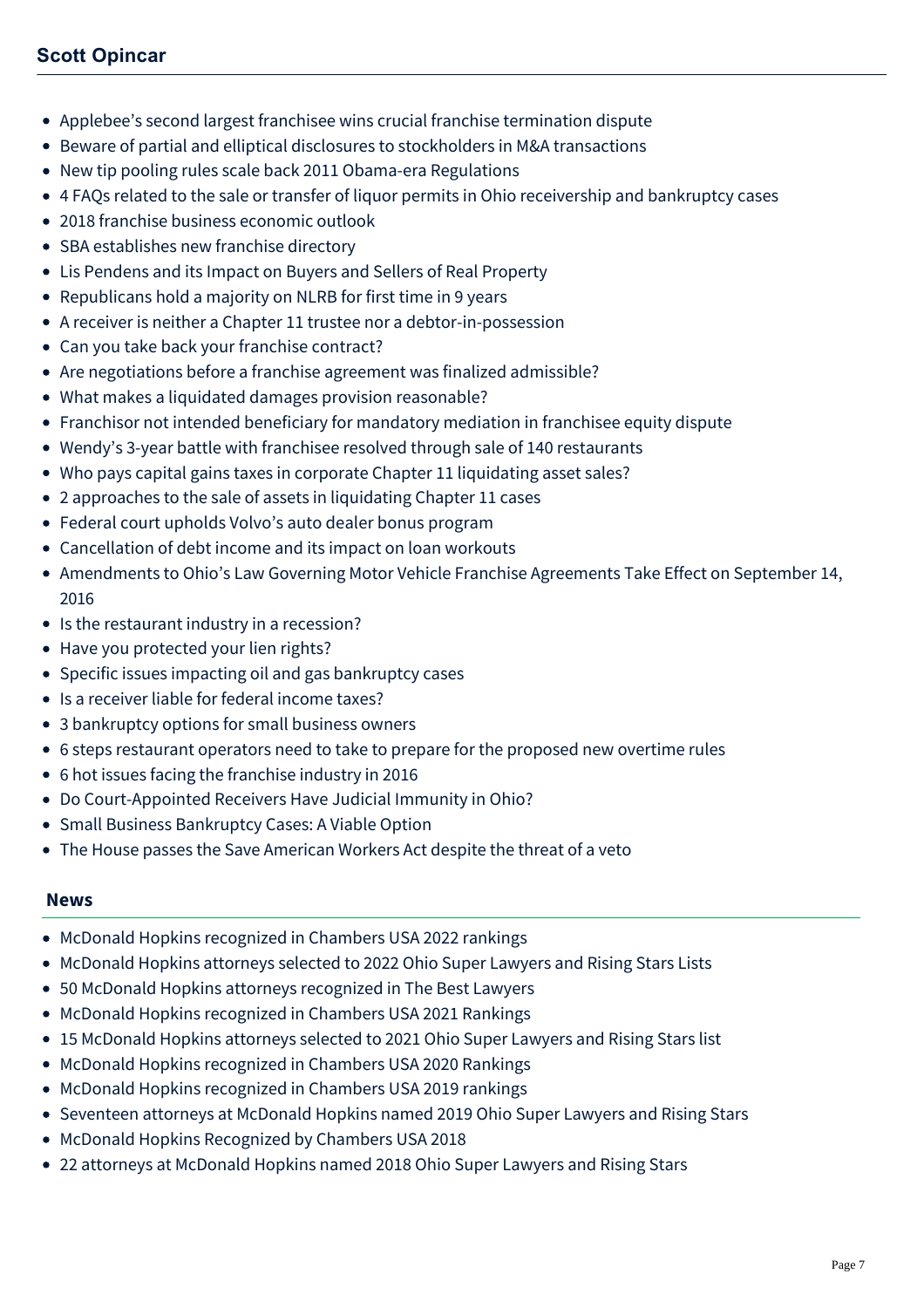- [McDonald Hopkins Recognized by Chambers USA 2017](https://mcdonaldhopkins.com/Insights/May-2017/McDonald-Hopkins-Recognized-by-Chambers-USA-2017)
- [TMA Ohio Chapter announces 2016 award winners](https://mcdonaldhopkins.com/Insights/January-2017/TMA-Ohio-Chapter-announces-2016-award-winners)
- [24 attorneys at McDonald Hopkins named Ohio Super Lawyers and Rising Stars](https://mcdonaldhopkins.com/Insights/December-2015/24-attorneys-at-McDonald-Hopkins-named-Ohio-Super)
- [Seven McDonald Hopkins Attorneys Recognized by Chambers USA 2015](https://mcdonaldhopkins.com/Insights/May-2015/Seven-McDonald-Hopkins-Attorneys-Recognized-by-Cha)
- ["State courts grow in popularity as forums for liquidations," Scott Opincar quoted in The Deal](https://mcdonaldhopkins.com/Insights/April-2015/State-courts-grow-in-popularity-as-forums-for-liqu)

## **External Publications**

- Author, "The Challenges of Restructuring Continuing Care Retirement Communities," Turnaround Management Association Newsletter, April 2012
- Co-Author, "Identifying Restructuring Concerns for Troubled Franchisees," Turnaround Management Association Newsletter, June 2010
- Co-Author, "The ISDA Agreement Key Document Considerations in Today's Market," The RMA Journal, December 2009
- Author, "Swap Agreements, Forward Contracts and the Bankruptcy Code Provisions That Apply to Them," Turnaround Management Association Newsletter, June 2009
- Author, "The Bankruptcy Reform Act Two Years Later," Cleveland Bar Journal, February 2008
- Author, "Recent Changes to Ohio's Mechanic's Lien Laws," Cleveland Bar Journal, October 2007
- Co-author, "Sales Free and Clear and Real Property Interests," Dow Jones Daily Bankruptcy Review, February 2007
- Various blog articles and posts

#### **Events**

- [Workout Banker Panel 2022 | Tuesday, April 12, 2022](https://mcdonaldhopkins.com/Events/2022/Workout-Banker-Panel-2022)
- [Stabilizing Your Business In The COVID-19 Era | Wednesday, March 25, 2020](https://mcdonaldhopkins.com/Events/2020/Coronavirus-Webinar-Turnaround-Management-Associat)
- [Paving the Path to a Distressed M&A Acquisition | Wednesday, October 23, 2019](https://mcdonaldhopkins.com/Events/2019/Paving-the-Path-to-a-Distressed-MA-Acquisition)
- [Tariffs and Their Impact on Business | Thursday, April 25, 2019](https://mcdonaldhopkins.com/Events/2019/Tariffs-and-Their-Impact-on-Business)
- [2019 Business Outlook | Thursday, January 31, 2019](https://mcdonaldhopkins.com/Events/2019/2019-Business-Outlook)
- [Debt Collection, Bankruptcy & the Ohio Receivership Law | Saturday, December 1, 2018](https://mcdonaldhopkins.com/Events/2018/Debt-Collection-Bankruptcy-and-the-Ohio-Receiversh)
- [Economic Summit | Wednesday, November 14, 2018](https://mcdonaldhopkins.com/Events/2018/Economic-Summit)
- [Receiverships in Ohio: Understanding the new legislative amendments | Wednesday, April 29, 2015](https://mcdonaldhopkins.com/Events/2015/Receiverships-in-Ohio-Understanding-the-new-legisl)

## **Speaking Engagements**

- "Turnaround Industry Outlook," TMA MidAmerica Regional Conference, September 2021
- "Workout Bankers Panel," TMA Northern Ohio Chapter, April 2021
- "[TMA Ohio Bankers Panel,](https://hahnlaw.webex.com/recordingservice/sites/hahnlaw/recording/play/d45cf91c8bf642a0a210c7865efac618)" May 2020
- "Golden Shares and Bankruptcy Remote Entities," Cleveland Metropolitan Bar Association, October 2018
- "Structured Dismissals and Chapter 11 Exit Strategies," Cleveland Metropolitan Bar Association, June 2016
- "Treatment of Executory Contracts in Bankruptcy," Cleveland Metropolitan Bar Association, May 2012
- "Recent Court Cases Impacting Bankruptcy," Turnaround Management Association Meeting, March 2012
- "Ethical Considerations in Pursuit of Client Representations," Cleveland Metropolitan Bar Association, May